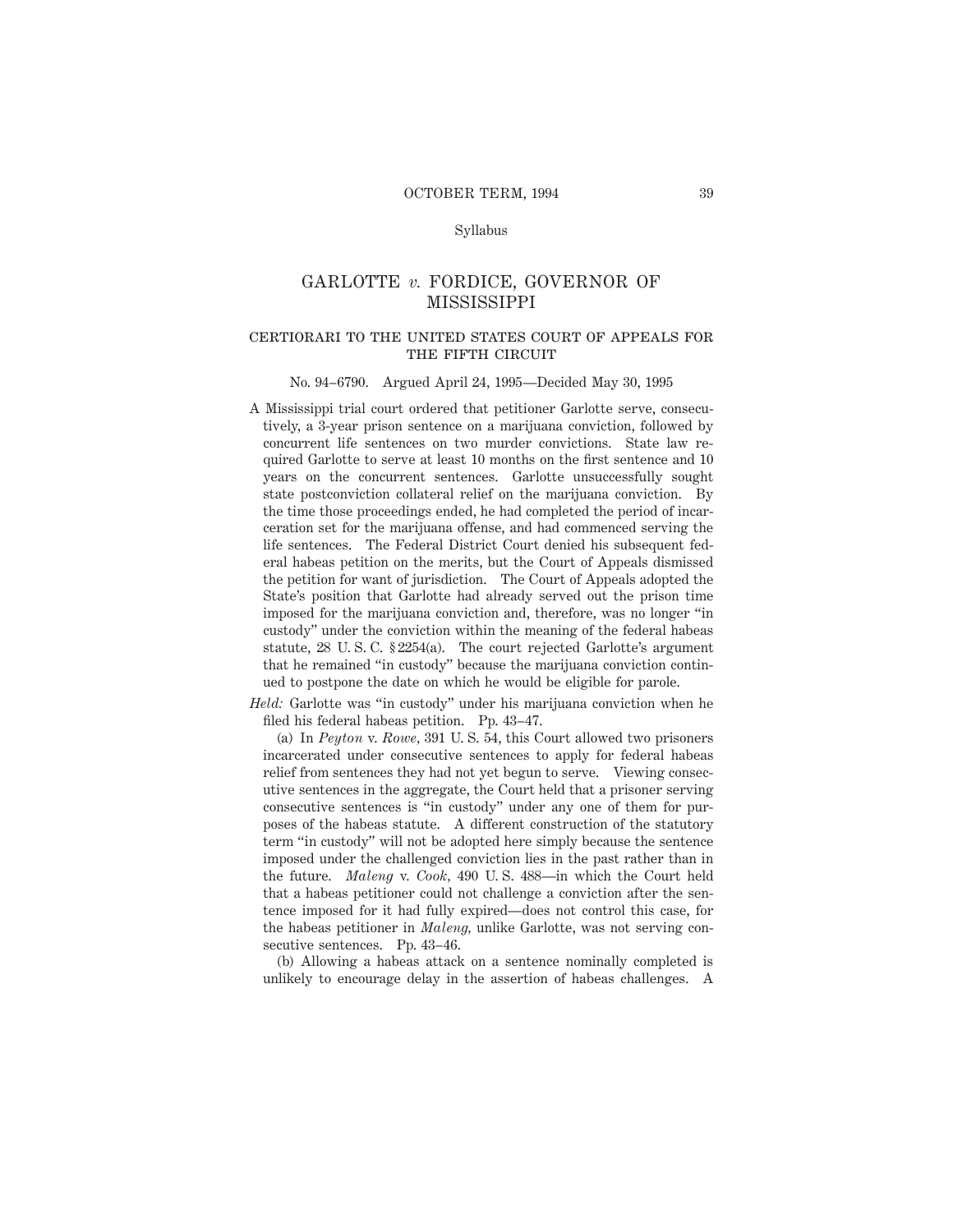prisoner naturally prefers release sooner to release later, and delay is apt to disadvantage a petitioner—who has the burden of proof—more than the State. Moreover, under Habeas Corpus Rule 9(a), a district court may dismiss a habeas petition if the State has been prejudiced in its ability to respond because of inexcusable delay in the petition's filing. Pp. 46–47.

29 F. 3d 216, reversed and remanded.

GINSBURG, J., delivered the opinion of the Court, in which STEVENS, O'Connor, Scalia, Kennedy, Souter, and Breyer, JJ., joined. THOMAS, J., filed a dissenting opinion, in which REHNQUIST, C. J., joined, *post,* p. 47.

*Brian D. Boyle,* by appointment of the Court, 513 U. S. 1125, argued the cause for petitioner. With him on the briefs were *James R. Asperger* and *Matthew B. Pachman.*

*Marvin L. White, Jr.,* Assistant Attorney General of Mississippi, argued the cause for respondent. With him on the brief were *Mike Moore,* Attorney General, and *Jo Anne M. McLeod* and *John L. Gadow,* Special Assistant Attorneys General.\*

JUSTICE GINSBURG delivered the opinion of the Court.

To petition a federal court for habeas corpus relief from a state-court conviction, the applicant must be "in custody in violation of the Constitution or laws or treaties of the United States." 28 U. S. C. § 2254(a); see also 28 U. S. C. § 2241(c)(3). In *Peyton* v. *Rowe,* 391 U. S. 54 (1968), we held that the governing federal prescription permits prisoners incarcerated under consecutive state-court sentences to apply for federal habeas relief from sentences they had not yet begun to serve. We said in *Peyton* that, for purposes of habeas relief, consecutive sentences should be treated as a continuous series; a prisoner is "in custody in violation of the

<sup>\*</sup>*Harold J. Krent* filed a brief for the Post-Conviction Assistance Project of the University of Virginia et al. as *amici curiae* urging reversal.

*Kent S. Scheidegger* filed a brief for the Criminal Justice Legal Foundation as *amicus curiae* urging affirmance.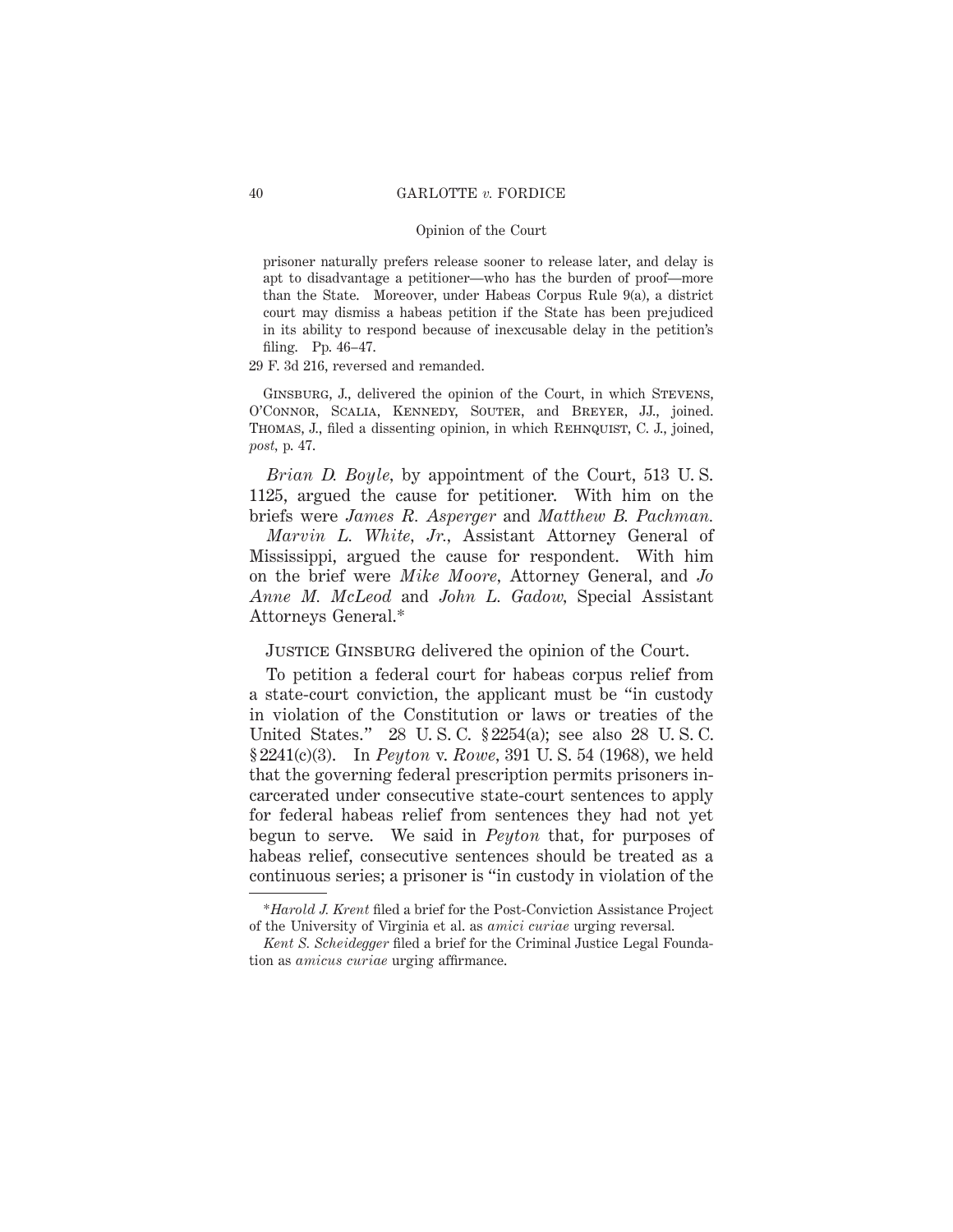Constitution," we explained, "if any consecutive sentence [the prisoner is] scheduled to serve was imposed as the result of a deprivation of constitutional rights." *Id.,* at 64–65.

The case before us is appropriately described as *Peyton*'s complement, or *Peyton* in reverse. Like the habeas petitioners in *Peyton,* petitioner Harvey Garlotte is incarcerated under consecutive sentences. Unlike the *Peyton* petitioners, however, Garlotte does not challenge a conviction underlying a sentence yet to be served. Instead, Garlotte seeks to attack a conviction underlying the sentence that ran first in a consecutive series, a sentence already served, but one that nonetheless persists to postpone Garlotte's eligibility for parole. Following *Peyton*, we do not disaggregate Garlotte's sentences, but comprehend them as composing a continuous stream. We therefore hold that Garlotte remains "in custody" under all of his sentences until all are served, and now may attack the conviction underlying the sentence scheduled to run first in the series.

### I

On September 16, 1985, at a plea hearing held in a Mississippi trial court, Harvey Garlotte entered simultaneous guilty pleas to one count of possession with intent to distribute marijuana and two counts of murder. Pursuant to a plea agreement, the State recommended that Garlotte be sentenced to a prison term of three years on the marijuana count, to run consecutively with two concurrent life sentences on the murder counts. App. 43. State law required Garlotte to serve at least ten months on the marijuana count, Miss. Code Ann.  $$47-7-3(1)(c)(ii)$  (Supp. 1994), and at least ten years on the concurrent life sentences.  $\S 47-7-3(1)$ .

At the plea hearing, the trial judge inquired whether the State wanted Garlotte to serve the life sentences before the three-year sentence: "[A] three year sentence [on the marijuana possession count] to run consecutive to th[e] two life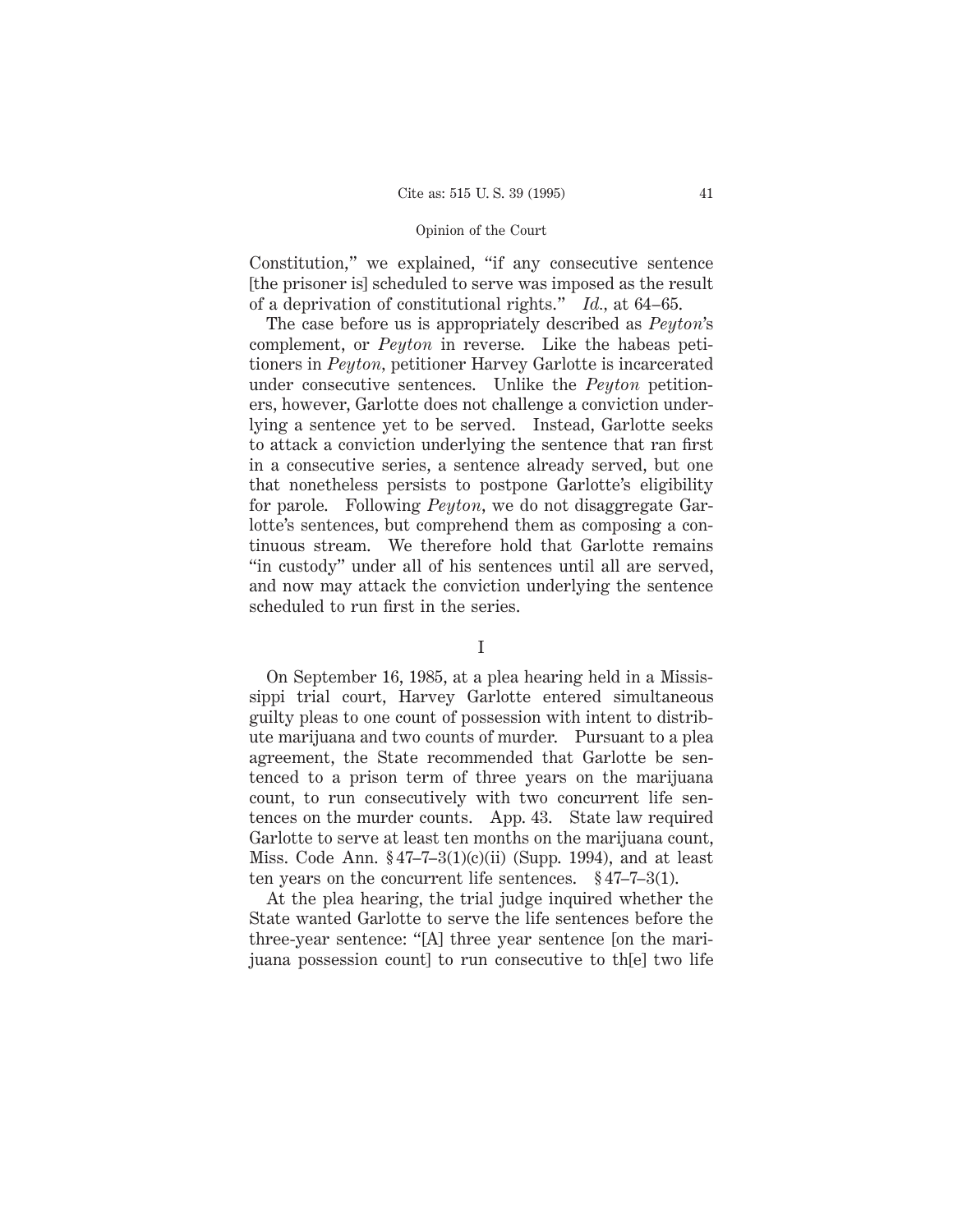sentences?" the judge asked. The prosecutor expressed indifference about the order in which the sentences would run: "Either that way, your Honor or allow the three years to run first. In other words, we're just talking about a total of three years and then life or life and then three years." App. 43. The judge next asked Garlotte's counsel about his understanding of the State's recommendation. Defense counsel replied, without elaboration: "[I]t's my understanding that the possession case is to run first and then the two life sentences." *Id.*, at 44. The court saw "no reason not to go along with the recommendation of the State." *Id.,* at 50. Without further explanation, the court imposed the sentences in this order: the three-year sentence first, then, consecutively, the concurrent life sentences. *Ibid.*

Garlotte wrote to the trial court seven months after the September 16, 1985 hearing, asking for permission to withdraw his guilty plea on the marijuana count. The court's reply notified Garlotte of the Mississippi statute under which he could pursue postconviction collateral relief. *Id.,* at 51. Garlotte unsuccessfully moved for such relief. Nearly two years after the denial of Garlotte's motion, the Mississippi Supreme Court rejected his appeal. *Garlotte* v. *State,* 530 So. 2d 693 (1988). On January 18, 1989, the Mississippi Supreme Court denied further postconviction motions filed by Garlotte. By this time, Garlotte had completed the period of incarceration set for the marijuana offense, and had commenced serving the life sentences.

On October 6, 1989, Garlotte filed a habeas corpus petition in the United States District Court for the Southern District of Mississippi, naming as respondent Kirk Fordice, the Governor of Mississippi.1 Adopting the recommendation of a

<sup>1</sup> Garlotte asserted that he was entitled to relief because his guilty plea was not knowing, intelligent, and voluntary, he did not receive effective assistance of trial counsel, he was subjected to double jeopardy, and his sentence was unusual and disproportionate. App. 6.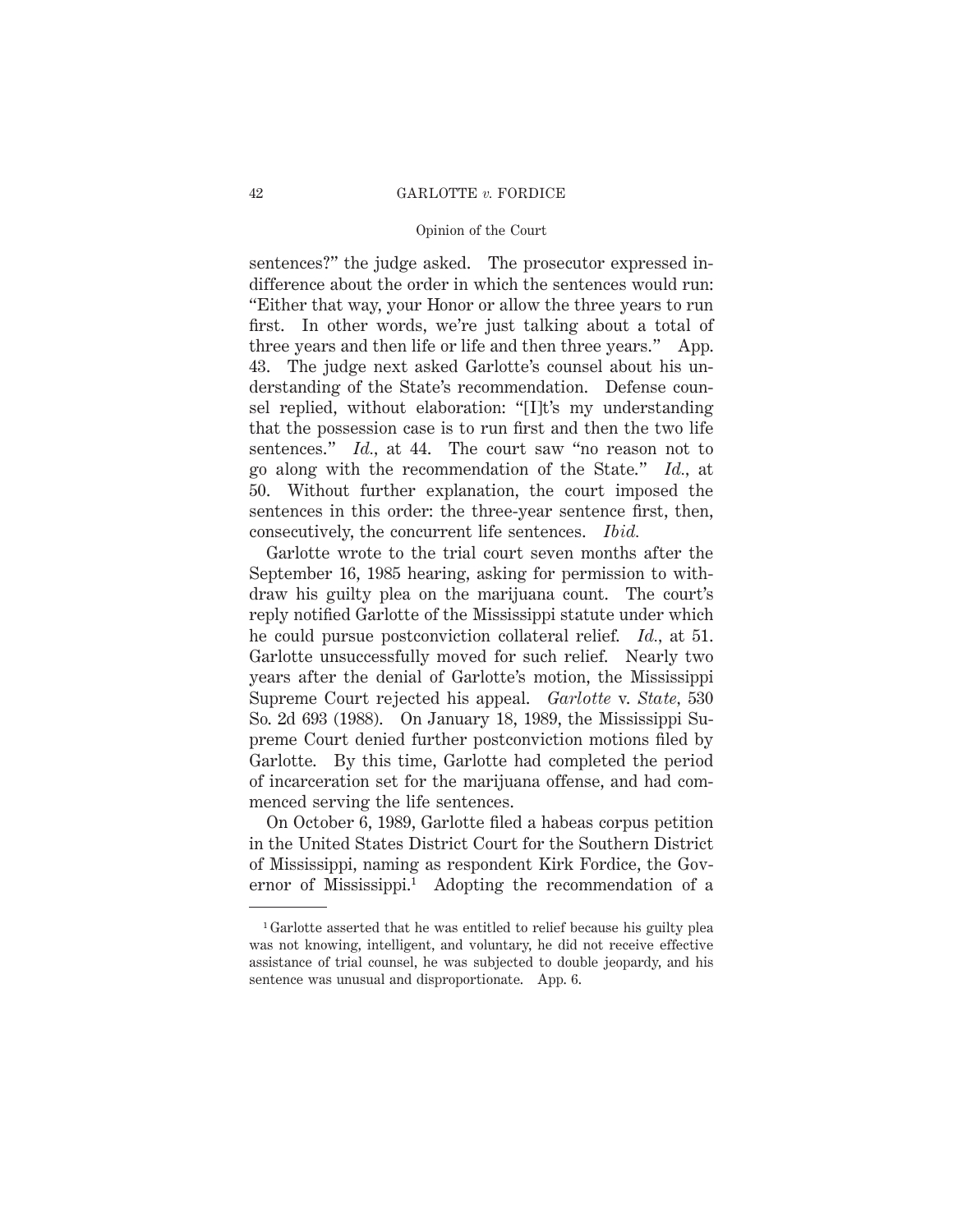Federal Magistrate Judge, the District Court denied Garlotte's petition on the merits. App. 18.

Before the United States Court of Appeals for the Fifth Circuit, the State argued for the first time that the District Court lacked jurisdiction over Garlotte's petition. 29 F. 3d 216, 217 (1994). The State asserted that Garlotte, prior to the District Court filing, had already served out the prison time imposed for the marijuana conviction; therefore, the State maintained, Garlotte was no longer "in custody" under that conviction within the meaning of the federal habeas statute. *Ibid.* Garlotte countered that he remained "in custody" until all sentences were served, emphasizing that the marijuana conviction continued to postpone the date on which he would be eligible for parole. *Id.,* at 218.

Adopting the State's position, the Fifth Circuit dismissed Garlotte's habeas petition for want of jurisdiction. *Ibid.* The Courts of Appeals have divided over the question whether a person incarcerated under consecutive sentences remains "in custody" under a sentence that (1) has been completed in terms of prison time served, but (2) continues to postpone the prisoner's date of potential release.<sup>2</sup> We granted certiorari to resolve this conflict, 513 U. S. 1123 (1995), and now reverse.3

II

The federal habeas statute authorizes United States district courts to entertain petitions for habeas relief from state-court judgments only when the petitioner is "in custody in violation of the Constitution or laws or treaties of

<sup>2</sup> Compare *Fawcett* v. *Bablitch,* 962 F. 2d 617, 618 (CA7 1992) ("in custody"); *Bernard* v. *Garraghty,* 934 F. 2d 52, 55 (CA4 1991) (same); and *Fox* v. *Kelso,* 911 F. 2d 563, 568 (CA11 1990) (same), with *Allen* v. *Dowd,* 964 F. 2d 745, 746 (CA8) (not "in custody"), cert. denied, 506 U. S. 920 (1992).

<sup>3</sup> Garlotte, who proceeded *pro se* in the courts below, filed along with his petition for certiorari a motion for appointment of counsel. After we granted certiorari, we appointed Brian D. Boyle, of Washington, D. C., to represent Garlotte. 513 U. S. 1125 (1995).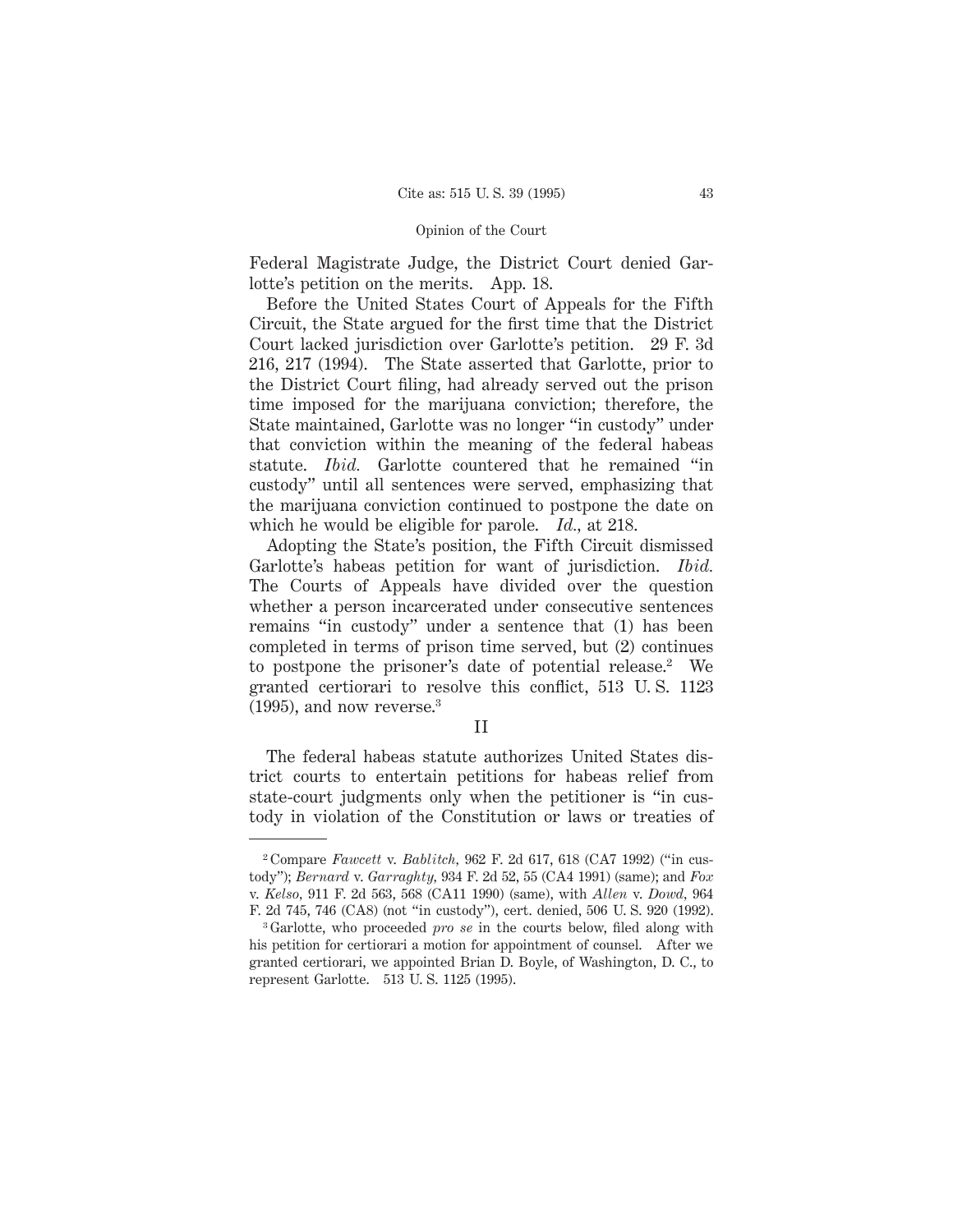the United States." 28 U. S. C. § 2254(a); see also 28 U. S. C. § 2241(c)(3). In *Peyton* v. *Rowe,* 391 U. S. 54 (1968), we held that the statute authorized the exercise of habeas jurisdiction over the petitions of two State of Virginia prisoners, Robert Rowe and Clyde Thacker. Rowe and Thacker were incarcerated under consecutive sentences; both sought to challenge sentences slated to run in the future. Virginia, relying on *McNally* v. *Hill,* 293 U. S. 131 (1934), argued that the habeas petitions were premature. Overruling *McNally,* we explained:

"[I]n common understanding 'custody' comprehends respondents' status for the entire duration of their imprisonment. Practically speaking, Rowe is in custody for 50 years, or for the aggregate of his 30- and 20-year sentences. For purposes of parole eligibility, under Virginia law he is incarcerated for 50 years. Nothing on the face of § 2241 militates against an interpretation which views Rowe and Thacker as being 'in custody' under the aggregate of the consecutive sentences imposed on them. Under that interpretation, they are 'in custody in violation of the Constitution' if any consecutive sentence they are scheduled to serve was imposed as the result of a deprivation of constitutional rights." 391 U. S., at 64–65 (citations omitted).

The habeas petitioners in *Peyton* sought to present challenges that, if successful, would advance their release dates. That was enough, we concluded, to permit them to invoke the Great Writ. *Id.,* at 66–67.

Had the Mississippi trial court ordered that Garlotte's life sentences run before his marijuana sentence—an option about which the prosecutor expressed indifference—*Peyton* unquestionably would have instructed the District Court to entertain Garlotte's present habeas petition. Because the marijuana term came first, and Garlotte filed his habeas peti-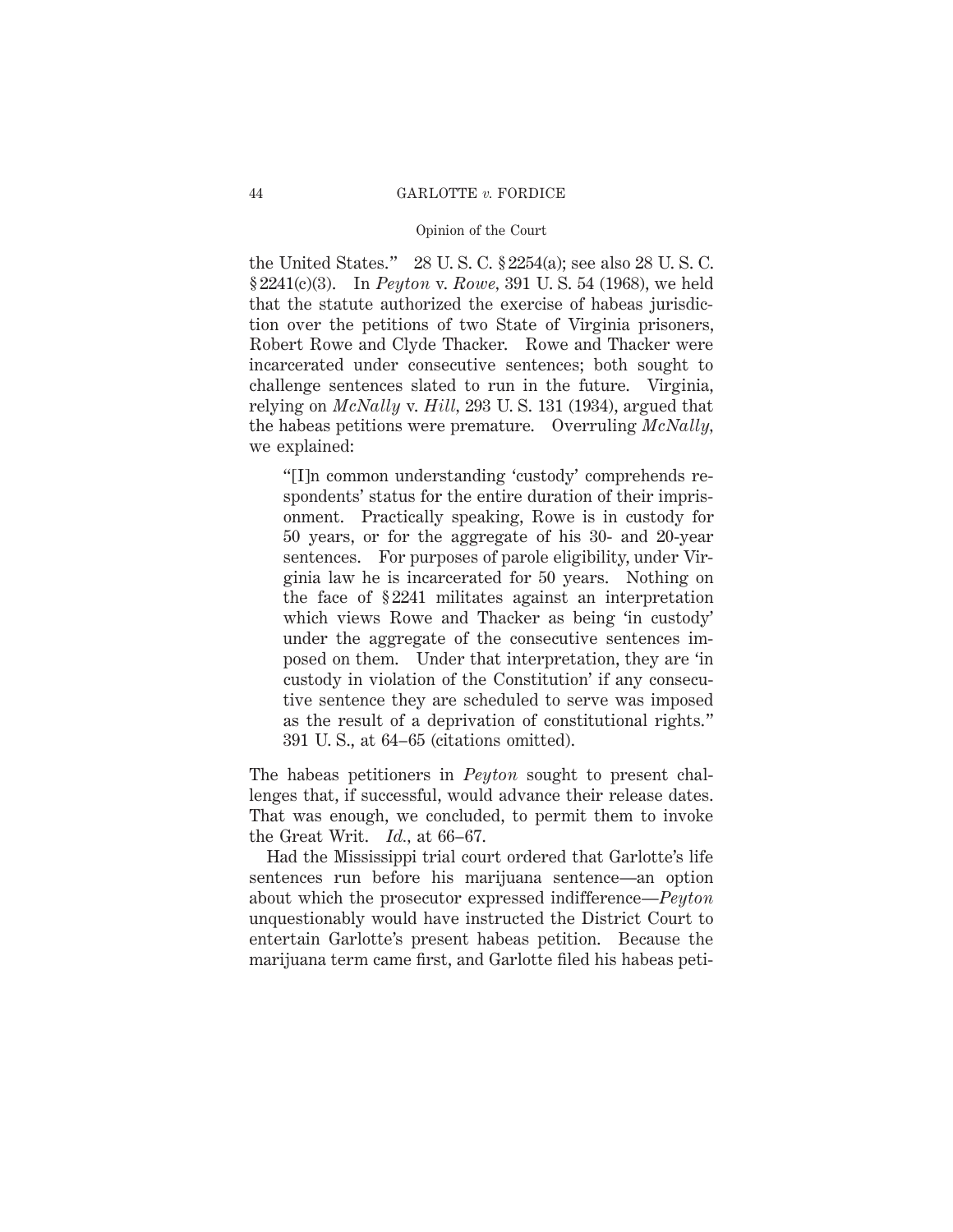tion (following state-court proceedings) after prison time had run on the marijuana sentence, Mississippi urges that *Maleng* v. *Cook,* 490 U. S. 488 (1989) *(per curiam)*, rather than *Peyton,* controls.

The question presented in *Maleng* was "whether a habeas petitioner remains 'in custody' under a conviction after the sentence imposed for it has fully expired, merely because of the possibility that the prior conviction will be used to enhance the sentences imposed for any subsequent crimes of which he is convicted." 490 U. S., at 492. We held that the potential use of a conviction to enhance a sentence for subsequent offenses did not suffice to render a person "in custody" within the meaning of the habeas statute. *Ibid.*

*Maleng* recognized that we had "very liberally construed the 'in custody' requirement for purposes of federal habeas," but stressed that the Court had "never extended it to the situation where a habeas petitioner suffers no present restraint from a conviction." *Ibid.* "[A]lmost all States have habitual offender statutes, and many States provide . . . for specific enhancement of subsequent sentences on the basis of prior convictions," *ibid.;* hence, the construction of "in custody" urged by the habeas petitioner in *Maleng* would have left nearly all convictions perpetually open to collateral attack. The *Maleng* petitioner's interpretation, we therefore commented, "would read the 'in custody' requirement out of the statute." *Ibid.*<sup>4</sup>

Unlike the habeas petitioner in *Maleng,* Garlotte is serving consecutive sentences. In *Peyton,* we held that "a prisoner serving consecutive sentences is 'in custody' under any one of them" for purposes of the habeas statute. 391 U. S.,

<sup>4</sup> We left open the possibility, however, that the conviction underlying the expired sentence might be subject to challenge in a collateral attack upon the subsequent sentence that the expired sentence was used to enhance. *Maleng,* 490 U. S., at 494.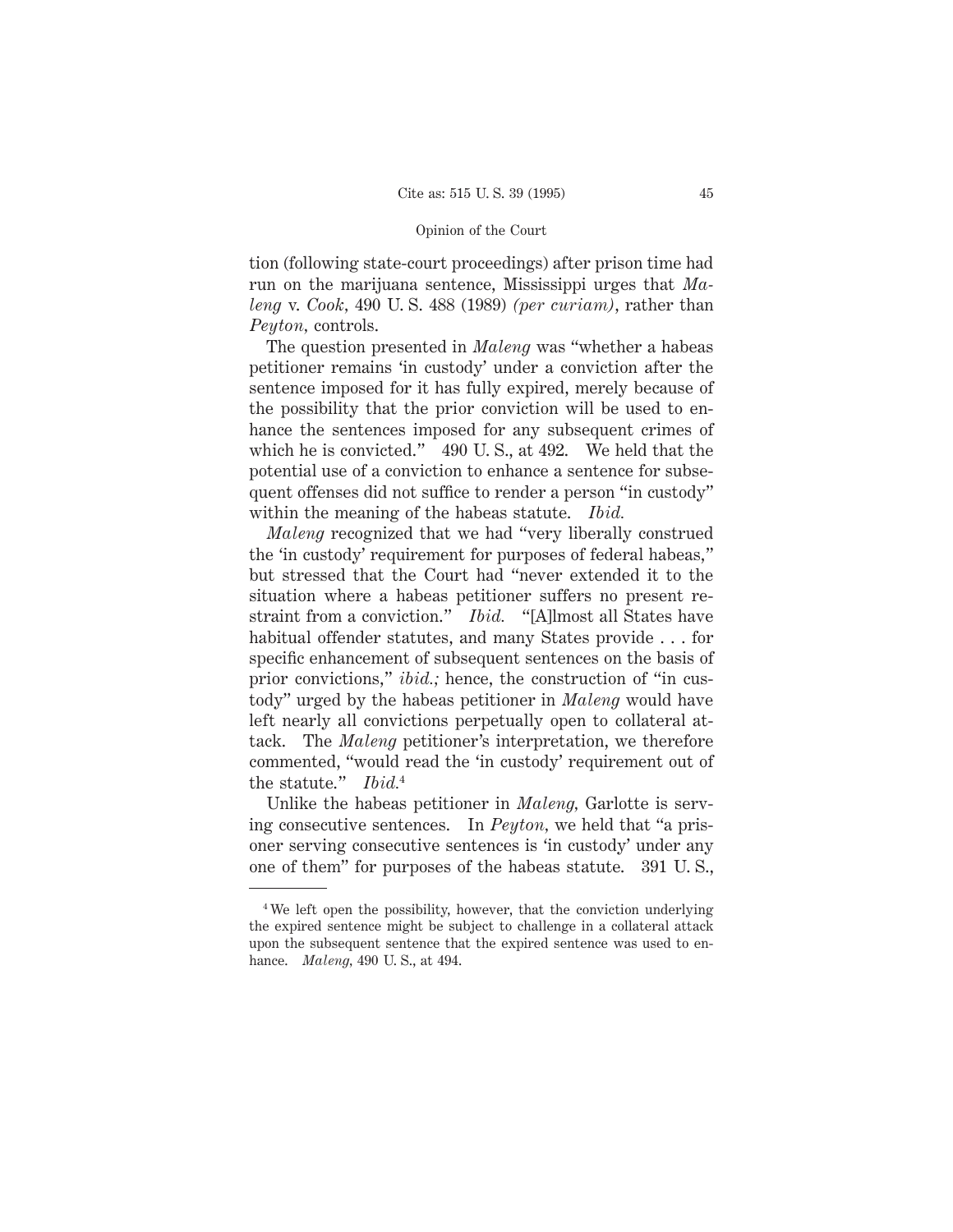#### 46 GARLOTTE *v.* FORDICE

# Opinion of the Court

at 67. Having construed the statutory term "in custody" to require that consecutive sentences be viewed in the aggregate, we will not now adopt a different construction simply because the sentence imposed under the challenged conviction lies in the past rather than in the future.5

Mississippi urges, as a prime reason for its construction of the "in custody" requirement, that allowing a habeas attack on a sentence nominally completed would "encourage and reward delay in the assertion of habeas challenges." Brief for Respondent 28. As Mississippi observes, in *Peyton* we rejected the prematurity rule of *McNally* in part because of "the harshness of a rule which may delay determination of federal claims for decades." *Peyton,* 391 U. S., at 61. Mississippi argues that Garlotte's reading of the words "in custody" would undermine the expeditious adjudication rationale of *Peyton.* Brief for Respondent 6–7, 27–28.

Our holding today, however, is unlikely to encourage delay. A prisoner naturally prefers release sooner to release later. Further, because the habeas petitioner generally bears the burden of proof, delay is apt to disadvantage the petitioner more than the State. Nothing in this record, we note, suggests that Garlotte has been dilatory in challenging his marijuana conviction. Finally, under Habeas Corpus Rule 9(a), a district court may dismiss a habeas petition if the State

<sup>5</sup> That Mississippi itself views consecutive sentences in the aggregate for various penological purposes reveals the difficulties courts and prisoners would face trying to determine when one sentence ends and a consecutive sentence begins. For example, Mississippi aggregates consecutive sentences for the purpose of determining parole eligibility, see Miss. Code Ann. § 47–7–3(1) (Supp. 1994) ("Every prisoner . . . who has served not less than one-fourth (1/4) of *the total of such term or terms* for which such prisoner was sentenced . . . may be released on parole as hereinafter provided . . . .") (emphasis added), and for the purpose of determining commutation of sentences for meritorious earned-time credit. See Miss. Code Ann. § 47–5–139(3) (1981) ("An offender under two (2) or more consecutive sentences shall be allowed commutation based upon *the total term* of the sentences.") (emphasis added).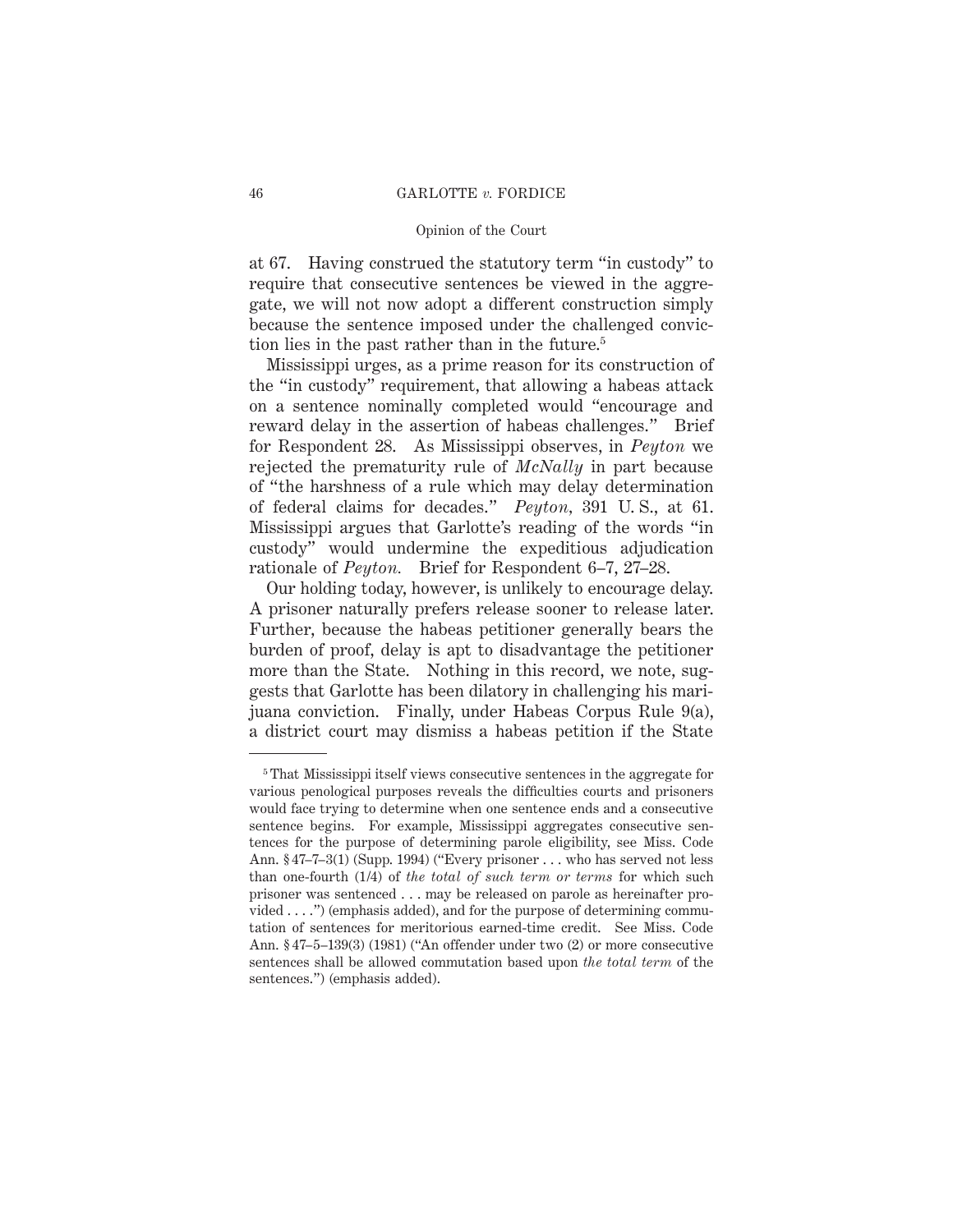# Thomas, J., dissenting

"has been prejudiced in its ability to respond to the petition by [inexcusable] delay in its filing."

\*\*\*

Under *Peyton*, we view consecutive sentences in the aggregate, not as discrete segments. Invalidation of Garlotte's marijuana conviction would advance the date of his eligibility for release from present incarceration. Garlotte's challenge, which will shorten his term of incarceration if he proves unconstitutionality, implicates the core purpose of habeas review. We therefore hold that Garlotte was "in custody" under his marijuana conviction when he filed his federal habeas petition. Accordingly, the judgment of the Court of Appeals for the Fifth Circuit is reversed, and the case is remanded for proceedings consistent with this opinion.

### *It is so ordered.*

JUSTICE THOMAS, with whom THE CHIEF JUSTICE joins, dissenting.

The Court concludes that a habeas petitioner may assert that he "is in custody in violation of the Constitution or laws or treaties of the United States," 28 U. S. C. § 2254(a), even when the petitioner admits that the conviction he wishes to challenge has expired. Because this construction of the habeas statute is neither required by our case law nor, more importantly, by the statute, I dissent.

In holding that Garlotte was in custody for his expired marijuana conviction, the Court relies heavily on *Peyton* v. *Rowe,* 391 U. S. 54 (1968). There, petitioners wished to challenge sentences that they had not yet begun to serve, claiming that they were nevertheless "in custody" under these sentences. Overruling *McNally* v. *Hill,* 293 U. S. 131 (1934), we held that such challenges could proceed. Practical considerations drove us to adopt a rule permitting early challenges to convictions. Allowing challenges to sentences that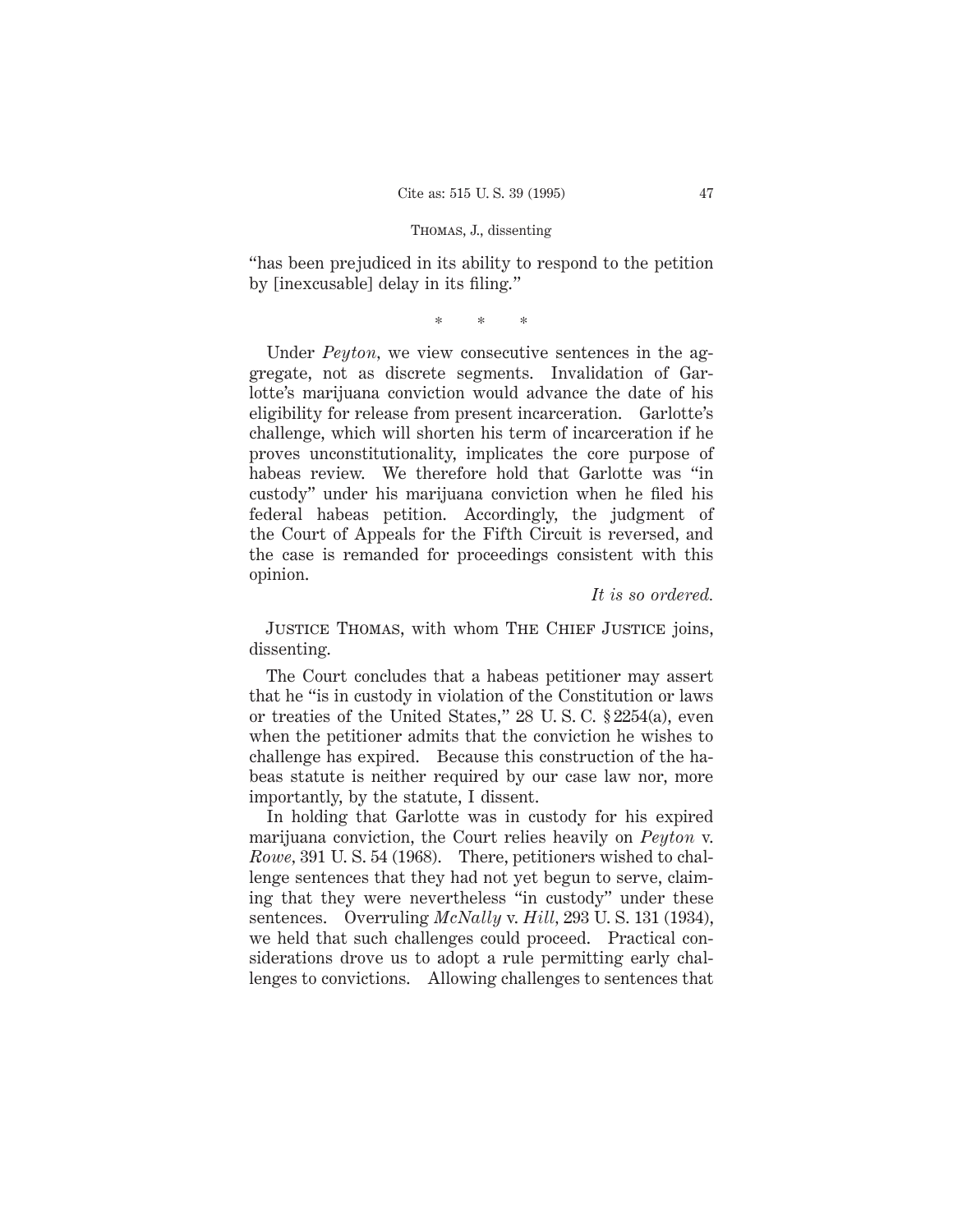# Thomas, J., dissenting

had yet to commence might prevent stale claims from being brought years after the crime and trial. *Peyton, supra,* at 62–63. Recognizing that the first reason for finding the petitioners in *Peyton* "in custody" is not present here (and indeed may cut against the majority's conclusion), the Court relies on the second ground, namely, that a prisoner serving time under consecutive sentences "is 'in custody' under any one of them" for purposes of § 2241(c)(3). *Ante,* at 45 (some internal quotation marks omitted) (quoting  $391$  U.S., at  $67$ ).<sup>1</sup>

In my view, *Peyton* ought to be construed as limited to situations in which a habeas petitioner challenges a yet unexpired sentence. This would satisfy *Peyton*'s policy concerns by permitting challenges to unserved sentences at an earlier time. More importantly, this interpretation would also make sense of the Court's proper insistence in *Maleng* v. *Cook,* 490 U. S. 488 (1989), that the habeas statute does not permit prisoners to challenge expired convictions. See *id.,* at 490–491 ("We have interpreted the statutory language as requiring that the habeas petitioner be 'in custody' under the conviction or sentence under attack at the time his petition is filed"). The majority, however, relies upon broad language in one opinion to ignore language in another.2 Given

<sup>&</sup>lt;sup>1</sup>The Court argues that because Mississippi "views consecutive sentences in the aggregate for various penological purposes," that fact somehow "reveals the difficulties courts and prisoners would face trying to determine when one sentence ends and a consecutive sentence begins." *Ante,* at 46, n. 5. We face many difficulties in interpreting statutes. Those difficulties should not lead us to conclude that petitioner was "in custody" any more than they should lead us to decide that he was not "in custody."

<sup>2</sup> I recognize that *Peyton*'s concluding paragraph enunciated a broad "hold[ing]." 391 U. S., at 67. Other language in the opinion suggests a narrower holding, however. See *id.,* at 64–65 (prisoners are in custody "if any consecutive sentence they *are scheduled to serve* was imposed as the result of a deprivation of constitutional rights") (emphasis added). *Maleng,* itself, described *Peyton*'s holding as permitting a prisoner "who was serving two consecutive sentences imposed . . . [to] challenge the second sentence *which he had not yet begun to serve.*" 490 U. S., at 493 (emphasis added).